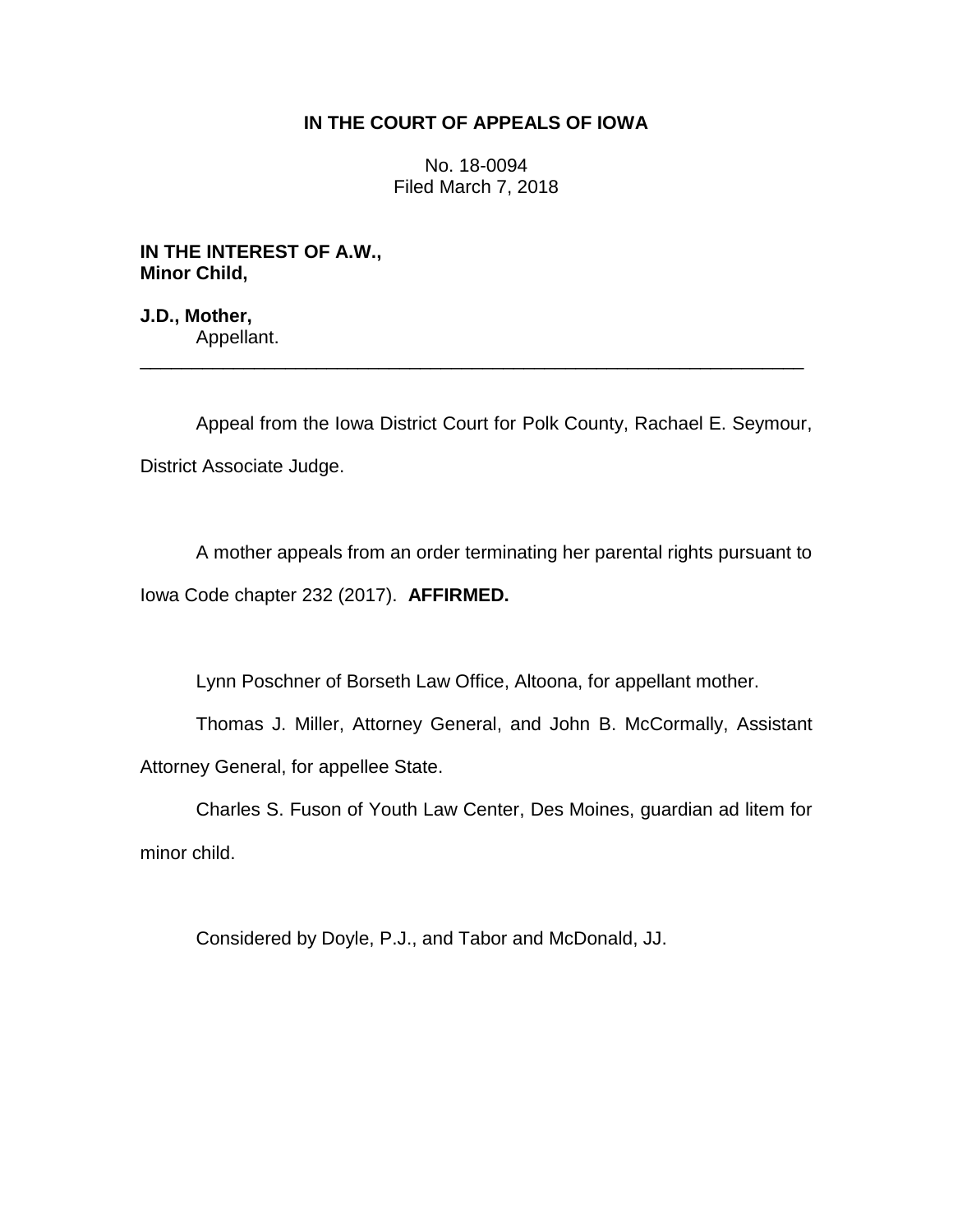## **MCDONALD, Judge.**

Jenifer appeals from an order terminating her parental rights in her child A.W. (born 2013). The juvenile court terminated Jenifer's parental rights pursuant to Iowa Code section 232.116(1)(f) (2017). Jenifer challenges the sufficiency of the evidence supporting the statutory ground authorizing termination of her parental rights and argues termination of her parental rights was not in the best interest of her child.

Jenifer has not preserved error with respect to any issue raised in this appeal, or she has waived any challenge to the termination of her parental rights. "[T]he general rule that appellate arguments must first be raised in the trial court applies to . . . termination of parental rights cases." *In re A.B.*, 815 N.W.2d 764, 773 (Iowa 2012). Jenifer was present at the termination hearing, but she did not contest the termination of her parental rights. She did not challenge the State's evidence, she did not testify, and she did not introduce any evidence on her behalf. During closing argument, Jenifer's counsel did not contest the termination of Jenifer's parental rights but instead expressed Jenifer's hope the child might be placed with a family member and Jenifer's hope one day she would be able to have a relationship with the child. Jenifer's failure to challenge the termination of her parental rights in the juvenile court constitutes the failure to preserve error and/or waiver. *See In re M.L.H.*, No. 16-1216, 2016 WL 4803999, at \*1 (Iowa Ct. App. Sept. 14, 2016); *In re D.W.*, No. 14-0545, 2014 WL 2600358, at \*1 (Iowa Ct. App. June 11, 2014); *In re C.T.*, No. 14-0243, 2014 WL 1714958, at \*1 (Iowa Ct. App. Apr. 30, 2014); *In re P.S.*, No. 11-0516, 2011 WL 2714169, at \*1 (Iowa Ct. App. July 13, 2011).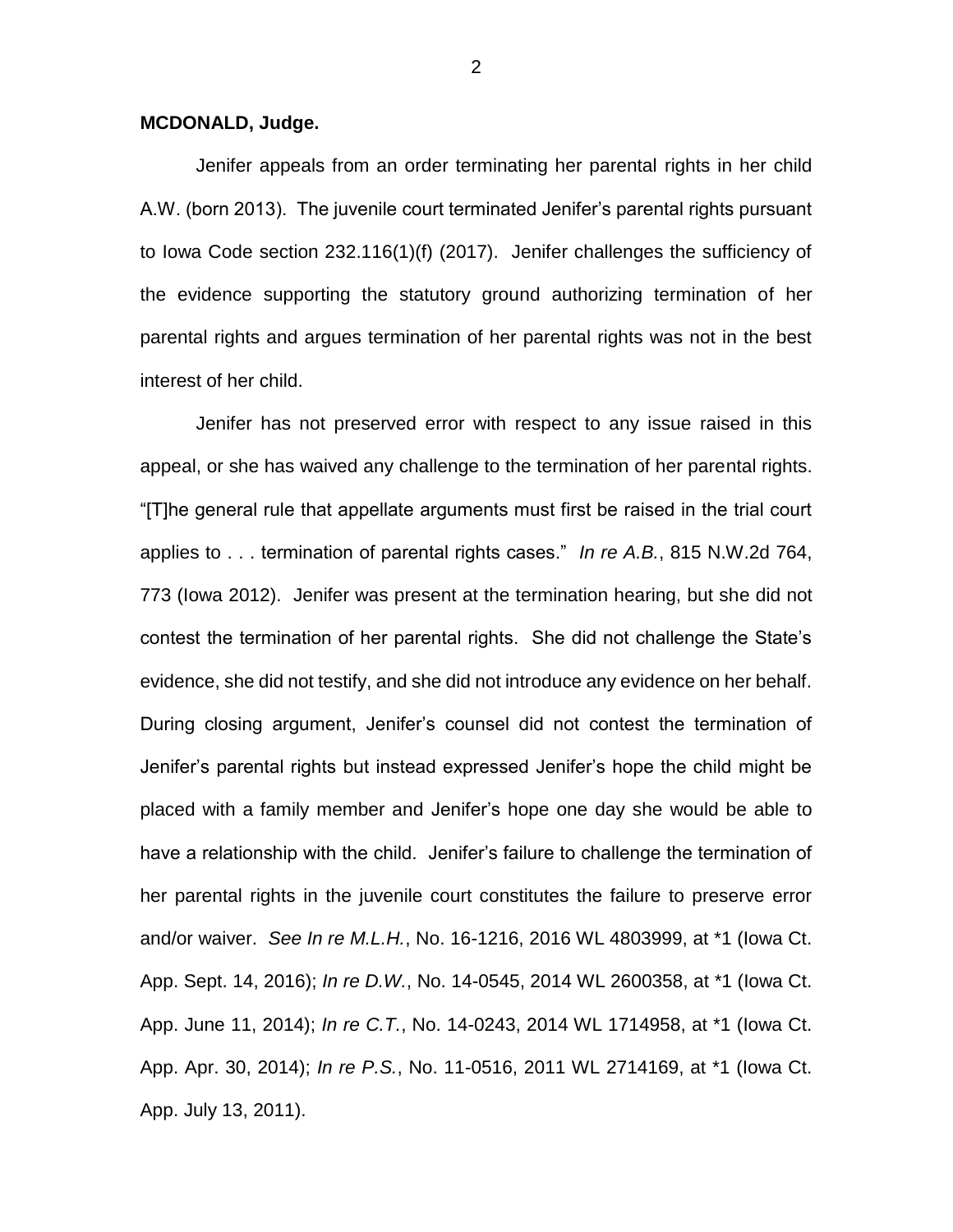Even if Jenifer had preserved error or not waived her claims, her claims are unavailing. This court reviews termination proceedings de novo. *See In re A.M.*, 843 N.W.2d 100, 110 (Iowa 2014). The statutory framework authorizing the termination of a parent-child relationship is well established and need not be repeated herein. *See In re P.L.*, 778 N.W.2d 33, 39 (Iowa 2010) (setting forth the statutory framework).

Here, there is clear and convincing evidence authorizing the termination of Jenifer's rights pursuant to Iowa Code section 232.116(1)(f). We have interpreted this provision to require, among other things, "clear and convincing evidence the child[] would be exposed to an appreciable risk of adjudicatory harm if returned to the parent's custody at the time of the termination hearing." *In re E.H.*, No. 17- 0615, 2017 WL 2684420, at \*1 (Iowa Ct. App. June 21, 2017). The record reflects the child was removed from the mother's care in August 2015. At that time, the child tested positive for methamphetamine and marijuana. Since the time of removal, Jennifer has not addressed her substance-abuse condition and other concerns giving rise to removal. She continued to use controlled substances throughout the pendency of this case. Jenifer's caseworker suspected Jenifer was under the influence during Jenifer's last visit with A.W., just five days prior to the termination hearing. In short, Jenifer's untreated substance abuse caused physical harm to her child, precluded her from being able to provide adequate care for her child, and created an appreciable risk of harm to her child. *See, e.g., In re A.B.*, 815 N.W.2d at 776 (noting drug addiction can render a parent unable to care for children); *In re L.S.*, No. 17-1824, 2018 WL 540968, at \*1 (Iowa Ct. App. Jan. 24, 2018) (providing untreated substance abuse can create a risk of harm to the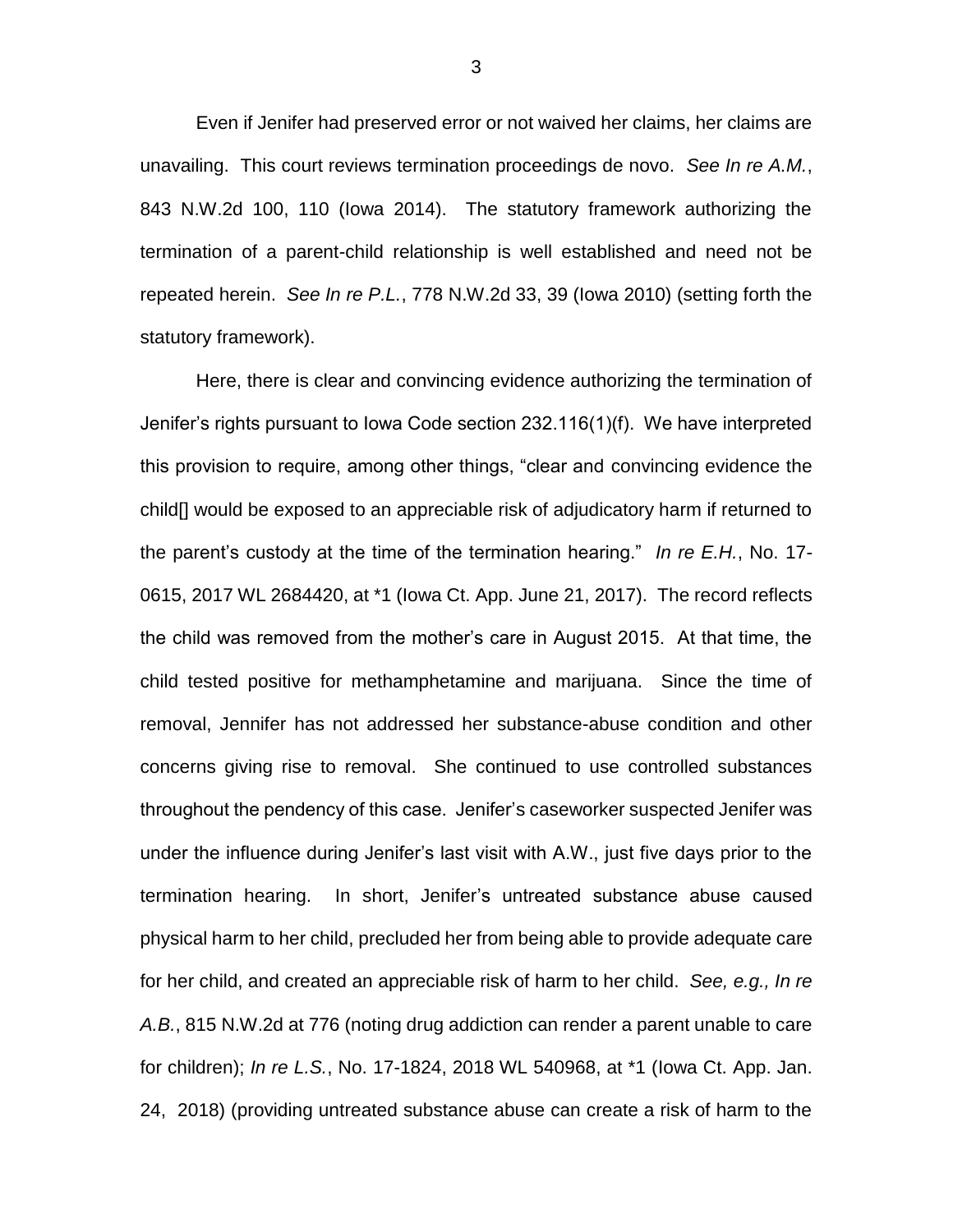children); *In re R.P.*, No. 16-1154, 2016 WL 4544426, at \*2 (Iowa Ct. App. Aug. 31, 2016) (affirming termination of parental rights of parent with history of drug abuse); *In re H.L.*, No. 14-0708, 2014 WL 3513262, at \*3 (Iowa Ct. App. July 16, 2014) (affirming termination of parental rights when parent had history of substance abuse). Jenifer also has significant untreated mental-health concerns, which prevent her from providing appropriate care for the child. *See, e.g., In re D.B.*, No 14-1311, 2014 WL 5253077, at \*4 (Iowa Ct. App. Oct. 15, 2014) (affirming termination of parental rights where mother had untreated mental-health condition); *In re R.G.*, No. 14-1134, 2014 WL 6682335, at \*2–3 (Iowa Ct. App. Nov. 26, 2014) (same); *In re T.P.*, 757 N.W.2d 267, 271 (Iowa Ct. App. 2008) (affirming termination of parental rights where non-compliance with recommended mentalhealth treatment posed a risk to the child).

There is also clear and convincing evidence termination of Jenifer's rights is in the best interest of the child. The primary concern in a termination proceeding is the best interest of the child. *See In re D.S.*, 806 N.W.2d 458, 465 (Iowa Ct. App. 2011). We give consideration to "the child's safety, to the best placement for furthering the long-term nurturing and growth of the child, and to the physical, mental, and emotional condition and needs of the child." Iowa Code § 232.116(2). As a general rule, "'the needs of a child are promoted by termination of parental rights' if the grounds for termination of parental rights exist." *In re L.M.F.*, 490 N.W.2d 66, 68 (Iowa Ct. App. 1992) (citation omitted). Here, Jenifer showed over the course of two years that she was unable to provide consistent care and nurturing to A.W. Jenifer's demonstrated inability to provide responsible and safe care for the child over an extended period of time is the best indicator of her future